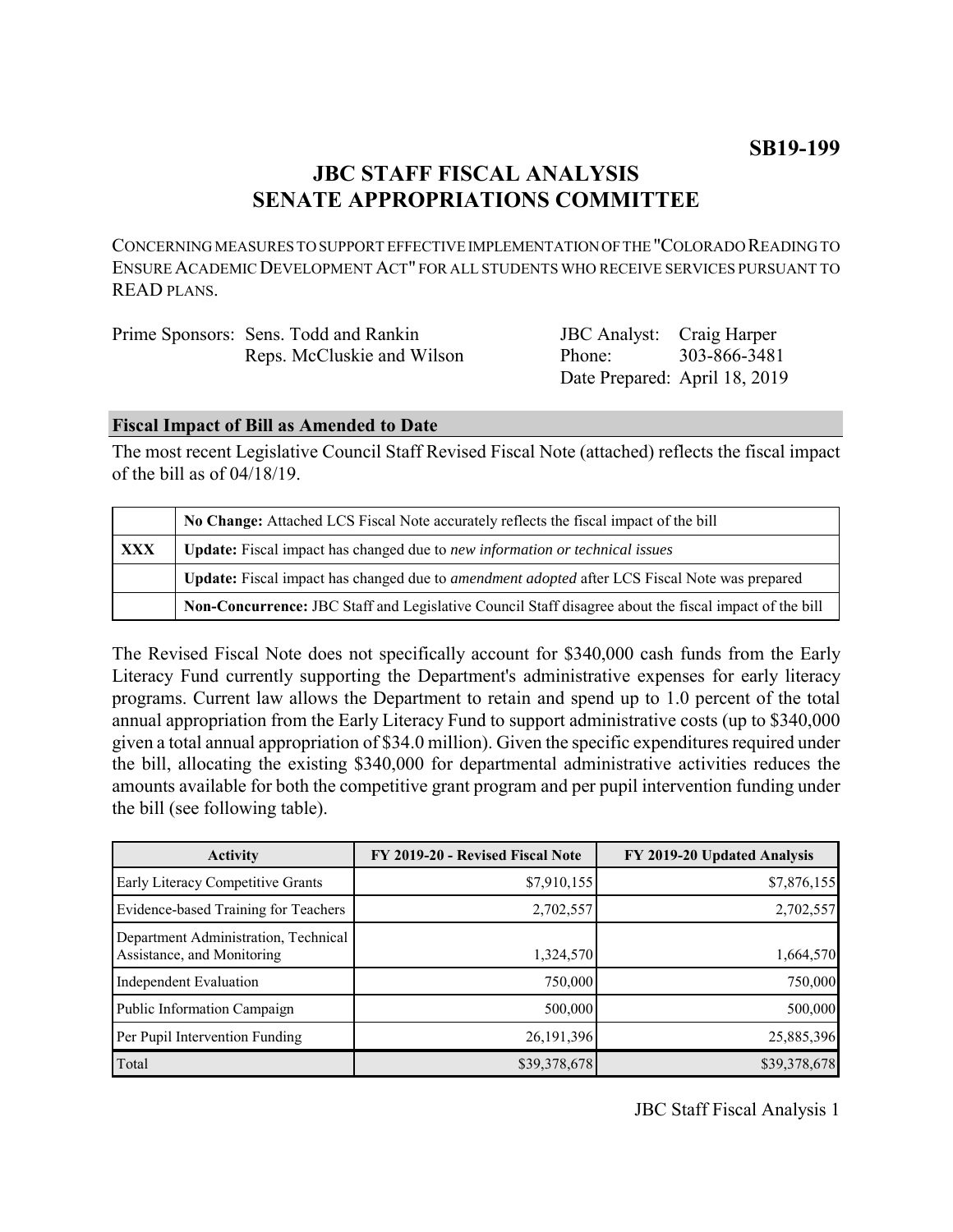# **SB19-199 JBC Staff Analysis**

In addition, the Revised Fiscal Note does not reference 9.0 FTE currently appropriated to the Department of Education in FY 2018-19 (including 8.0 FTE reflected in the Early Literacy Competitive Grant Program line item and 1.0 FTE reflected in the Early Literacy Program Per Pupil Intervention Funding line item). Combined with the 3.2 additional FTE included in the Revised Fiscal Note, the bill requires a total of 12.2 FTE for early literacy programs in FY 2019-20.

# **Amendments in This Packet for Consideration by Appropriations Committee**

| Amendment   | <b>Description</b>                                                      |
|-------------|-------------------------------------------------------------------------|
| J.001       | Staff-prepared appropriation amendment                                  |
| L.013/J.002 | Bill Sponsor amendment - changes fiscal impact <i>and</i> appropriation |

### **Current Appropriations Clause in Bill**

The bill requires but does not contain an appropriation clause.

### **Description of Amendments in This Packet**

- **J.001** Staff has prepared amendment **J.001** (attached) to add a provision appropriating a total of \$39,378,678 cash funds to the Department of Education for FY 2019-20, including \$34,000,000 from the Early Literacy Fund and \$5,378,678 from the Marijuana Tax Cash Fund. The amendment eliminates the existing appropriation for the Early Literacy Competitive Grant Program line item in the FY 2019-20 Long Bill and then allocates the \$39,378,678 available for early literacy program in alignment with the bill. Amendment J.001 includes the following provisions:
	- A decrease of \$6,243,932 (including \$5,378,678 from the Marijuana Tax Cash Fund and \$865,254 from the Early Literacy Fund) and 8.0 FTE to eliminate funding provided for the Early Literacy Competitive Grant Program line item in the FY 2019-20 Long Bill. The Long Bill appropriation for that *line item* included \$5.0 million for competitive grants, \$1.0 million for regional technical assistance efforts, and \$243,932 for program administration.
	- An appropriation of \$7,876,155 (including \$5,378,678 from the Marijuana Tax Cash Fund and \$2,497,477 from the Early Literacy Fund) for the Early Literacy Competitive Grant Program.
	- An appropriation of \$2,702,557 from the Early Literacy Fund for evidence-based training provided to local education providers.
	- An appropriation of \$1,664,570 from the Early Literacy Fund for the Department's administration, technical assistance, and monitoring efforts. This provision also states that it is based on an assumption that the Department will require 11.7 FTE.
	- An appropriation of \$750,000 from the Early Literacy Fund to support an independent evaluation as required by the bill.
	- An appropriation of \$500,000 from the Early Literacy Fund to support a public information campaign related to early literacy. This provision also states that it is based on an assumption that the Department will require an additional 0.5 FTE.